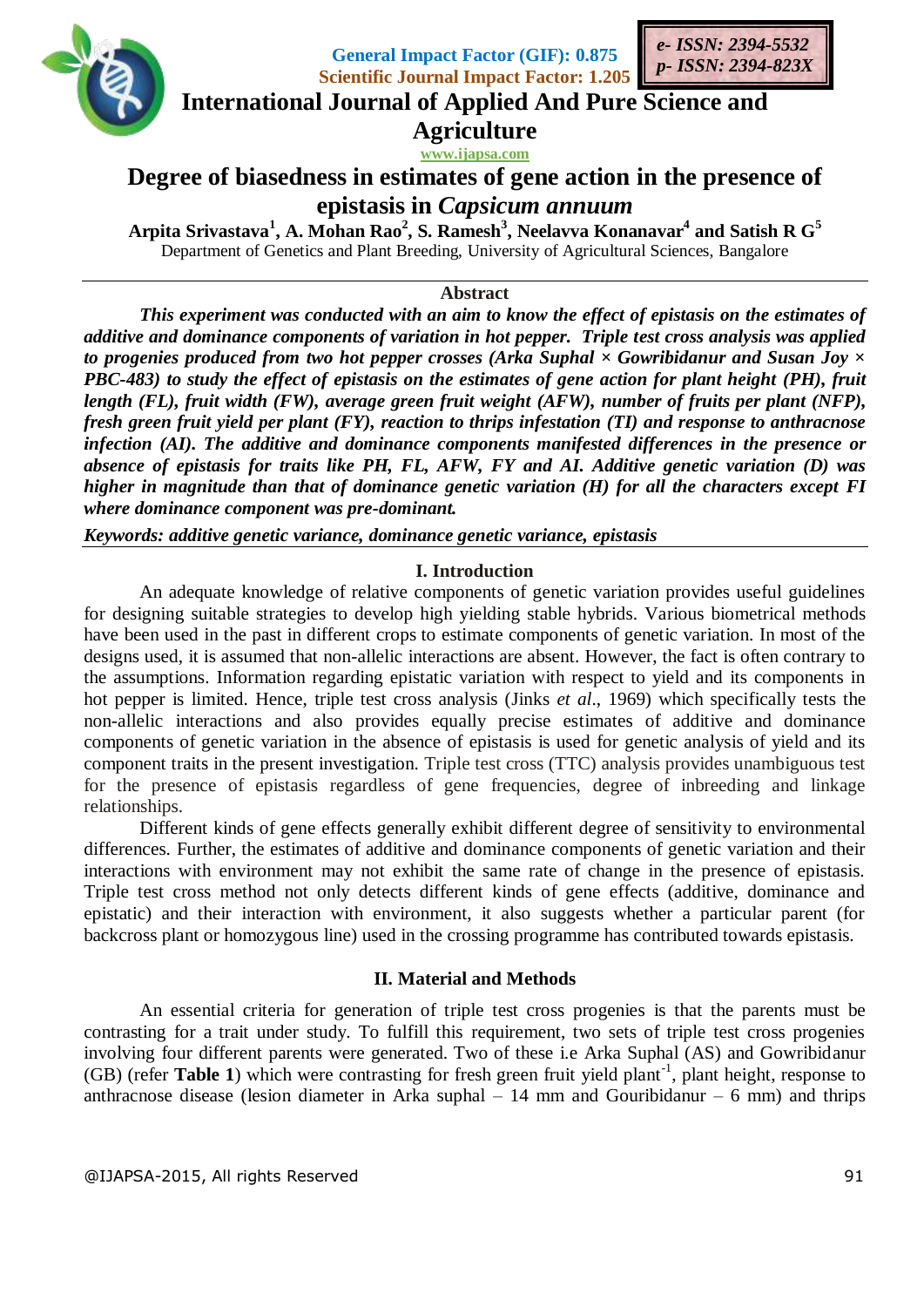infestation (per cent leaf curling in Arka suphal  $- < 10\%$  and Gouribidanur  $- >80\%$ ) and Susan's Joy (SJ) and PBC 483 which were contrasting for fruit length, fruit width, average fruit weight and number of fruits plant-1 were used as parents to develop two different F1's during 2009 *Kharif* and 2010 summer, respectively.

The two  $F_1$  hybrids were raised and selfed to generate  $F_2$  populations during 2010 summer and 2011 summer, respectively. The F<sup>2</sup> populations of size 100 of the two crosses were raised in *kharif* 2010 and *kharif*, 2011, respectively.

### **Arka Suphal × Gowribidanur**

Twenty five randomly selected  $F_2$  individuals of the cross AS  $\times$  GB were crossed back to testers  $P_1$  (L<sub>1</sub>),  $P_2$  (L<sub>2</sub>) and  $F_1$ (L<sub>3</sub>). Fruit setting was successful only in crosses involving 18  $F_2$  plants with three testers designated as  $L_{1i}$ ,  $L_{2i}$  and  $L_{3i}$ . Fifty four (18  $\times$  3) triple test cross progenies were evaluated during summer, 2011. Forty plants were raised in each of the fifty four triple test cross progenies. Forty days old seedlings of each TTC progeny was transplanted at the experimental plots of the Department of GPB, 'K'-block with row spacing of 0.6 m and 0.4 m between plants within a row. Data was recorded on all the forty plants of each TTC progenies except in cases where few seedling deaths occurred due to transplanting shock. In such cases observations were taken on all the survived plants. Observations were recorded on plant height and green fruit yield plant<sup>-1</sup> for the entire triple test cross progenies. Data on responses to anthracnose infection and thrips infestation (under natural field condition) is detailed below.

### **Reaction to anthracnose:**

Ten random fruits from each of the twenty randomly selected plants in each TTC progeny were picked at red ripe stage. The fruits were surface sterilized and inoculated with virulent strain of *Colletotrichum capsici* i.e., 'Cc 38' (Nanda, 2011). The Cc (*Colletotrichum capsici*.) 38 cultures maintained at the HPI unit, Department of GPB, CoA, UAS, GKVK, Bengaluru was used for microinjection method of screening for anthracnose reaction. Cc 38 culture of *Colletrotrichum* spp. was found to be most virulent strain among 72 *Colletotrichum* spp collected and screened for their virulence by Nanda (2011). The pathogen was isolated following standard tissue isolation method on Potato Dextrose Agar (PDA) media under aseptic conditions in a laminar airflow. The pathogen from such plates was purified using single spore isolation technique (Karuna-vishunavat and Kolte, 1998).

The pure culture obtained was sub cultured on PDA slants and allowed to grow at  $27 \pm 1\degree$ C for 12 days. Such slants were kept at  $5^{\circ}$ C for maintenance. Sub culturing was carried out once in a month and such cultures were used for the study. Virulence of the pathogen was maintained by inoculating the pathogen onto red ripe chilli fruits and re isolation from the host after every three months. The presence of *Colletotrichum* spp. pathogen was confirmed based on the morphological characters of mycelium and conidia shape.

The size (diameter) of the lesion was recorded nine days after by using a specialized scale and expressed in milli meters. The following scale based on lesion diameter was used to classify the accessions into different disease response categories (Modified from Hartman and Wang, 1995):

| Lesion size (mm) | <b>Reaction type</b>   |
|------------------|------------------------|
| No lesion        | Immune                 |
| $1.0 - 5.0$      | Highly resistant       |
| $5.1 - 10.0$     | Moderately resistance  |
| $10.1 - 20.0$    | Moderately susceptible |
| >20.0            | Highly susceptible     |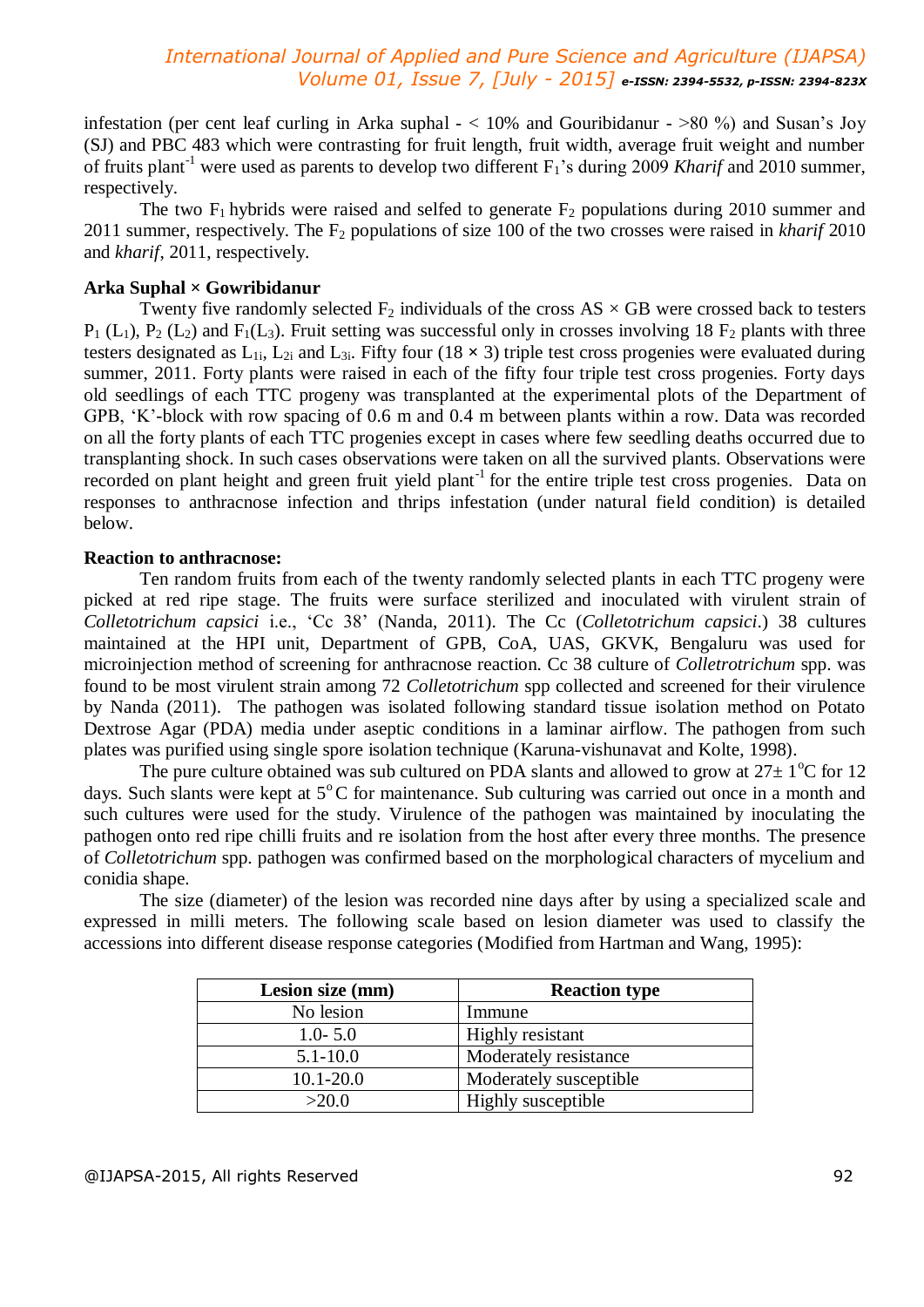### **Reaction to thrips infestation:**

Upward leaf curling is typical symptom in response to thrips infestation. In Southern Karnataka the incidence of thrips infestation was found to be maximum during the months of April to May before the onset of monsoon. According to Morison (1957), rain caused reduction of the thrips by washing them off the plants. Borah (1987) observed that thrips population tended to increase during dry periods with lower minimum temperature and fewer rainy days having lower intensity of rainfall. Keisa *et al*. (1994) reported higher incidence of thrips during May and September which coincided maximum temperature. The correlation co-efficient between thrips population and maximum temperature was statistically significant and the regression equation fitted with maximum temperature showed that with a increase of one unit of maximum temperature would result in an increase of 3.77 thrips per leaf (Varadharajan and Veeravel, 1995). The summer season of 2011 was chosen as the ideal time for screening of the triple test cross progenies for thrips infestation. The experiment comprised of fifty four sets of TTC progenies which were raised in pots with twenty plants in each TTC progeny and grown in two replications. All agronomic practices were taken to raise the crop except application of insecticides. At the end of the season, the leaves of the plants were observed and number of leaves infected out of the total number of leaves in the plant was recorded as per cent leaf curling according to the following grading system.

| Grade   | <b>Percent leaf curling</b> | Category                                           |  |  |  |  |  |
|---------|-----------------------------|----------------------------------------------------|--|--|--|--|--|
| Grade 1 | $> 0$ and $< 25$            | Resistant completely healthy                       |  |  |  |  |  |
| Grade 2 | $> 25$ and $< 50$           | Moderately resistant few top leaves showing        |  |  |  |  |  |
|         |                             | curling (about 25 per cent of leaves)              |  |  |  |  |  |
| Grade 3 | $>50$ and $< 75$            | Susceptible Moderate curling (about 50 per cent of |  |  |  |  |  |
|         |                             | leaves showing curling)                            |  |  |  |  |  |
| Grade 4 | < 75                        | Highly susceptible Complete curling (more than 75) |  |  |  |  |  |
|         |                             | per cent showing curling)                          |  |  |  |  |  |

### **Susan's Joy × PBC 483**

Thirty randomly selected  $F_2$  individuals of the cross SJ  $\times$  PBC 483 were crossed back to P<sub>1</sub> (L<sub>1</sub>),  $P_2$  (L<sub>2</sub>) and F<sub>1</sub>(L<sub>3</sub>). Fruit setting was successful only in crosses involving twenty five F<sub>2</sub> individuals with three testers. Seventy five (25**×**3) triple test cross progenies were evaluated during summer, 2012. Thirty plants were raised in each of the seventy five triple test cross progenies. Forty days old seedlings of each TTC progeny was transplanted at the experimental plots of the Department of GPB, 'K'-block with row spacing of 0.6 m and 0.4 m between plants within a row. Data on seventy five TTC progenies were recorded for fruit length, fruit width and average green fruit weight. Further, number of fruits per plant was recorded by counting the total number of fruits produced plant<sup>-1</sup> across all the pickings.

### **Statistical Analysis**

Triple test cross progenies generated by crossing  $i<sup>th</sup>$  randomly selected plant from  $F_2$  generation to P<sub>1</sub>, P<sub>2</sub> and F<sub>1</sub> respectively was subjected to scaling test  $\overline{L_{1t}} + \overline{L_{2t}} - 2\overline{L_{3t}} = 0$  (Kearsey and Jink, 1968) where  $\overline{L_{11}}$ ,  $\overline{L_{21}}$  and  $\overline{L_{31}}$  are the means of progeny families produced by crossing i<sup>th</sup> randomly selected plant from  $\overline{F}_2$  to P<sub>1</sub>, P<sub>2</sub> and F<sub>1</sub> respectively. Significance of deviation of  $\overline{L_{11}} + \overline{L_{21}} - 2\overline{L_{31}}$  from zero was regarded as evidence for the presence of epistasis.

### **ANOVA of components of epistasis:**

Traits for which epistasis was detected, variance due to  $\overline{L_{1t}}$ ,  $\overline{L_{2t}}$  and  $\overline{L_{3t}}$  was partitioned into components specifying 'i' type (i.e. additive  $\times$  additive) and "j+l" type (i.e. additive  $\times$  dominance and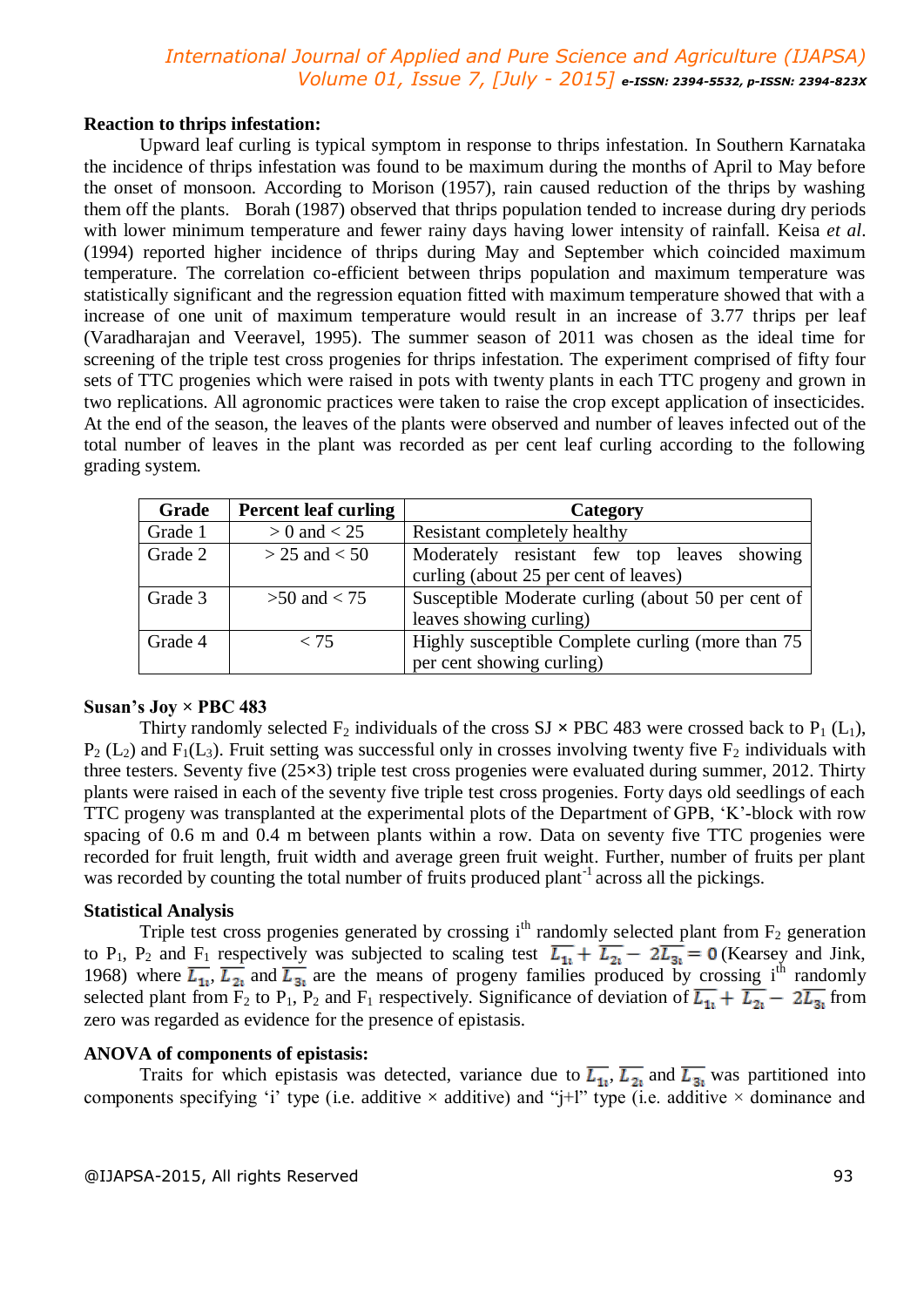dominance  $\times$  dominance) of epistasis and tested for their significance. The structure of ANOVA for epistasis is as follows.

| <b>Source</b>              | df        | <b>MSS</b>                    | <b>F</b> -ratio  |
|----------------------------|-----------|-------------------------------|------------------|
| Non-allelic interaction    | n         | $MSS_E$                       | $MSS_F/Me$       |
| Overall $[i]$ <sup>2</sup> |           | MSS <sub>i</sub> <sup>2</sup> | $MSS_i^2/Me$     |
| $J+L$                      | $n-1$     | $MSS(i+1)$                    | $MSS_{(i+1)}/Me$ |
| Within progeny families    | $3n(m-1)$ | Me                            | Me               |

where,

'n' is the number of  $F_2$  plants which were crossed to  $L_1(P_1)$ ,  $L_2(P_2)$  and  $L_3(F_1)$ 

'm' is number of individuals in each of TTC progenies

### **Detection and estimation of components of additive and dominance components of genotypic variation**

Traits for which epistasis was absent, significance of additive genetic variance (D) and dominance variance (H) components of genotypic variance were detected and estimated using ANOVA as under (Jinks and Perkins, 1970):

| <b>Source of variation</b>                            | d.f      | <b>Expectation Mean Squares</b>         | <b>Designation</b>                 |
|-------------------------------------------------------|----------|-----------------------------------------|------------------------------------|
| Sums $(\overline{L_{1i}} + \overline{L_{2i}})$        | $(n-1)$  | $\sigma^2$ + 2m $\sigma_s^2$            | $M_{\rm s}$                        |
| Differences $(\overline{L_{11}} - \overline{L_{21}})$ | $(n-1)$  | $\sigma^2$ + 2m $\sigma^2$ <sub>d</sub> | $\rm M_d$                          |
| Error                                                 | $n(m-1)$ |                                         | $\rm M_{\rm \scriptscriptstyle P}$ |

Significance of mean squares due to sums  $(\overline{L_{1i}} + \overline{L_{2i}})$  and differences  $(\overline{L_{1i}} - \overline{L_{2i}})$  indicate the presence of 'D' and 'H' components of genotypic variance.

D and H components were estimated using the following relationships:

Mean squares due to sums  $(\overline{L_{1i}} + \overline{L_{2i}}) (\sigma_s^2) = \frac{1}{8}D$ 

Mean squares due to difference  $(\overline{L_{1i}} - \overline{L_{2i}})$  values  $(\sigma_d^2) = \frac{1}{8}H$ 

$$
\sigma_s^2 = \frac{M_s - M_e}{2rm} \sigma_d^2 = \frac{M_d - M_e}{2rm}
$$

Where  $m =$  number of plants on which data are recorded

Hence, 
$$
D = 8\sigma_s^2
$$
  
H =  $8\sigma_d^2$ 

# **Bias caused by the epistasis in the estimates of additive and dominance components of genotypic variance:**

The additive and dominance components of genotypic variance were estimated in the presence of epistatic variance. In all cases indicating epistasis, the scaling test  $\overline{L_{11}} + \overline{L_{21}} - 2\overline{L_{31}}$  was applied individually to the three kinds of families  $(L_{1i}, L_{2i})$  and  $L_{3i}$  of each  $F_2$  plant. The  $F_2$  individuals exhibiting epistasis were excluded and data on the remaining plants were again subjected to the analysis.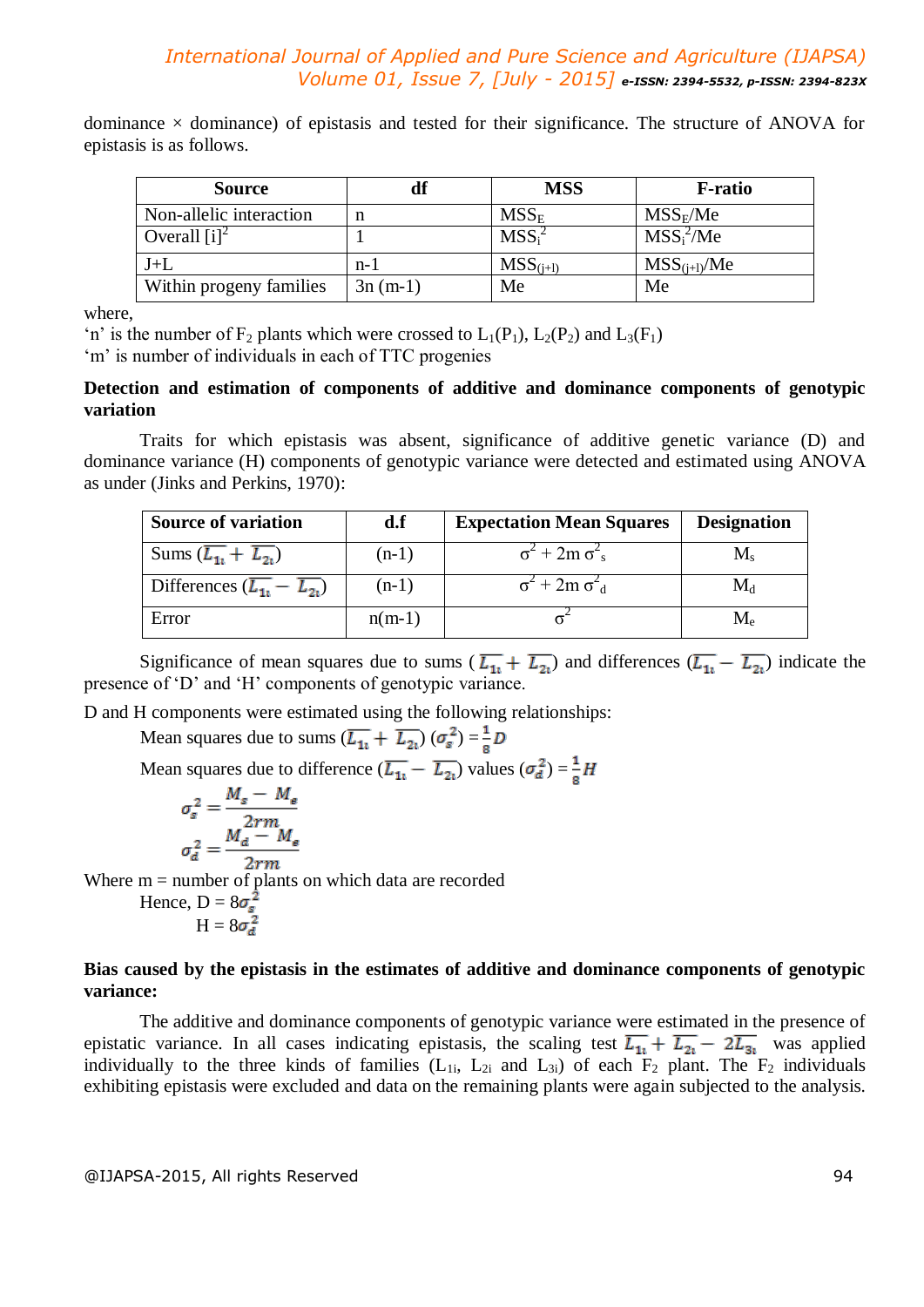After removing the data on the TTC progenies generated from the  $F_2$  individuals contributing to epistasis, the additive and dominance components of genotypic variance were re-estimated. The difference in the estimates of genotypic variance in the presence and absence of epistasis was considered as the bias due to epistasis.

One further useful statistic that was used but not discussed by Kearsey and Jinks is the covariance of sum  $(L_{1i} + L_{2i})$  on difference  $(L_{1i} - L_{2i})$  for all values of i (Jinks and Perkins, 1970). In the absence of epistasis and correlated gene distributions, this covariance has the expectation.

Covariance of  $(\overline{L_{1i}} + \overline{L_{2i}})/(\overline{L_{1i}} - \overline{L_{2i}})$  was estimated to understand the direction of dominance controlling the inheritance of traits as 'd' and 'h' are additive and dominance gene effects at loci controlling the inheritance of traits.

$$
Cov\ of\ sum/difference = -\sum_{j} uv d_j h_j = -\frac{1}{4}F
$$

Where,

$$
F=\sum_{i=1}^n d_j h_j
$$

F was calculated as  $F = -8 Cov (sum / dif)$ 

$$
Cov \left( sum/dif \right) = \frac{1}{n-1} \left\{ \sum (L_{1i} + L_{2i})(L_{1i} - L_{2i}) - \left( \frac{\sum (L_{1i} + L_{2i}) \sum (L_{1i} - L_{2i})}{n} \right) \right\}
$$

To test the significance of covariance (sums/differences), it was converted into correlation coefficients with (n-3) degrees of freedom للأرداء

$$
r\left(\frac{sum/diff}{\sigma_{sums} \times \sigma_{diff}}\right)
$$

#### **III. Results and discussions**

#### **Analysis of variance for dissecting components of epistasis**

The analysis of variance for detection of epistasis revealed significant overall epistasis  $(\bar{L}_{1i} + \bar{L}_{2i} - 2\bar{L}_{3i})$  for all traits except fruit width, number of fruits per plant and reaction to thrips infestation. Mean squares due to both additive and non-additive interaction i.e  $(i^2)$  type and  $(j+l)$  type epistasis was significant for all the traits. However, in all cases, additive  $\times$  additive  $(i^2)$  type was relatively greater in magnitude as compared to corresponding (*j+l*) type of epistasis except for average green fruit weight for which (*j+l*) type of epistasis was higher. Pre-ponderance of additive component of genetic variance suggests effectiveness of selection. It should be possible to identify pure breeding line with desirable traits.

### **Scaling Test: Analysis of variance for detecting epistasis**

The mean sum of square values for epistasis is given in Table . The analysis of variance for detection of epistasis revealed significant overall epistasis  $(\overline{L}_{1i} + \overline{L}_{2i} - 2\overline{L}_{3i})$  for all traits except fruit width (PBC-483  $\times$  Susan's Joy), number of fruits per plant (PBC-483  $\times$  Susan's Joy) and reaction to attack of thrips (Arka suphal  $\times$  Gouribidanur). After excluding the data of plants showing epistasis for a particular trait all the cases indicated adequacy of additive-dominance model.

#### **Analysis of variance for detecting epistasis**

The analysis of variance for detection of epistasis revealed significant overall epistasis  $(\bar{L}_{1i} + \bar{L}_{2i} - 2\bar{L}_{3i})$  for all traits except fruit width, number of fruits per plants and reaction to attack of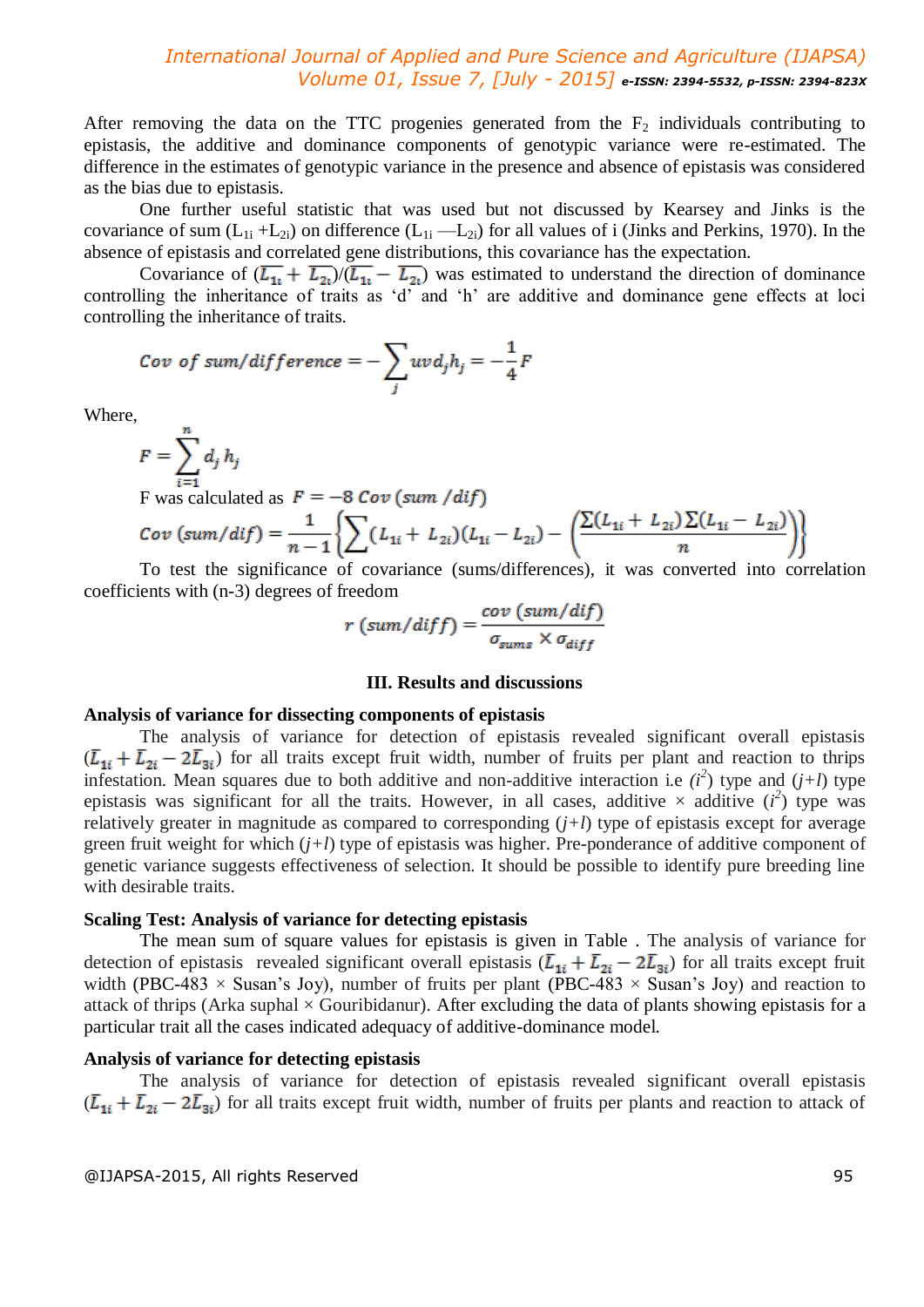thrips. Partitioning of the total epistatic effect revealed the presence of highly significant additive  $\times$ additive (i) type of epistasis for all the traits where epistasis was present. Also, estimates of additive  $\times$ dominance and dominance  $\times$  dominance (J+L) epistatic types were highly significant for the traits showing significant epistasis. Additive  $\times$  additive (i) type of epistasis was found to be much larger in magnitude than additive  $\times$  dominance and dominance  $\times$  dominance (J+L) epistatic types for plant height, fresh green fruit yield per plant, fruit length and response to anthracnose infection while additive  $\times$ dominance and dominance  $\times$  dominance (J+L) epistatic types was much larger in magnitude than additive  $\times$  additive (i) epistatic type for average green fruit weight.

#### **Estimates of additive and dominance components of genotypic variance, correlation and F-values**

The estimation of genetic components of variance was based on analysis of sums and differences. Additive component and dominance component was significant for all traits except reaction to attack of thrips. In all cases, additive component was greater in magnitude compared to corresponding dominance component except for fruit length where dominance component was greater. The correlation coefficient of sums and differences and correspondingly F-value was significant for fruit width, average green fruit weight and number of fruits per plant while non-significant for plant height, fruit length, fresh green fruit yield per plant, reaction to attack of thrips and reaction to anthracnose. F-value was positive for plant height, number of fruits per plant, fresh green fruit yield per plant, reaction to attack of thrips and reaction to anthracnose.

# **Estimates of biasness caused in estimates of additive and dominance components of genetic variance:**

### **Plant height (cm) (Arka Suphal × Gouribidanur)**

In the presence of epistasis, additive genetic variance was observed to have a value of 8.654 while in its absence it was 8.083 giving a biasness of 0.571 units while for dominance genetic variance biasness was 0.122 units ( in presence of epistasis – 2.380 units and in absence of epistasis – 2.258). Correlation coefficient of sums and differences and hence F value remained non-significant both in presence and absence of epistasis showing a biasness of 0.191 units and -19.86 units respectively. F value was positive for plant height, number fruits per plant, fresh green fruit yield per plant and reaction to attack of thrips but negative for remaining traits.

### **Fruit length (cm) (PBC-483 × Susan's Joy)**

A biasness of -3.3768 units was observed for additive genetic variance, 2.836 units for dominance genetic variance, 0.025 units in correlation coefficient and -0.067 units for F-value due to the presence of epistasis.

#### **Average fresh green fruit weight (g) (PBC-483 × Susan's Joy)**

A large amount of biasness was caused in the estimate of additive genetic variance (63.26 units) in comparison to dominance genetic variance (5.16 units) for average fresh green fruit weight due to presence of epistasis. Correlation coefficient exhibited negligible amount of change due to presence of epistasis (-0.006) but the F-value reported a biasness of 14.64 units.

### **Fresh green fruit yield per plant (g) (Arka Suphal × Gouribidanur)**

Biasness in dominance component of genetic variance (214.075) was much higher in comparison to additive component of genetic variance (94.299). Large amount of biasness was also recorded for correlation of sums and differences (0.3595) and F-value (16609.16).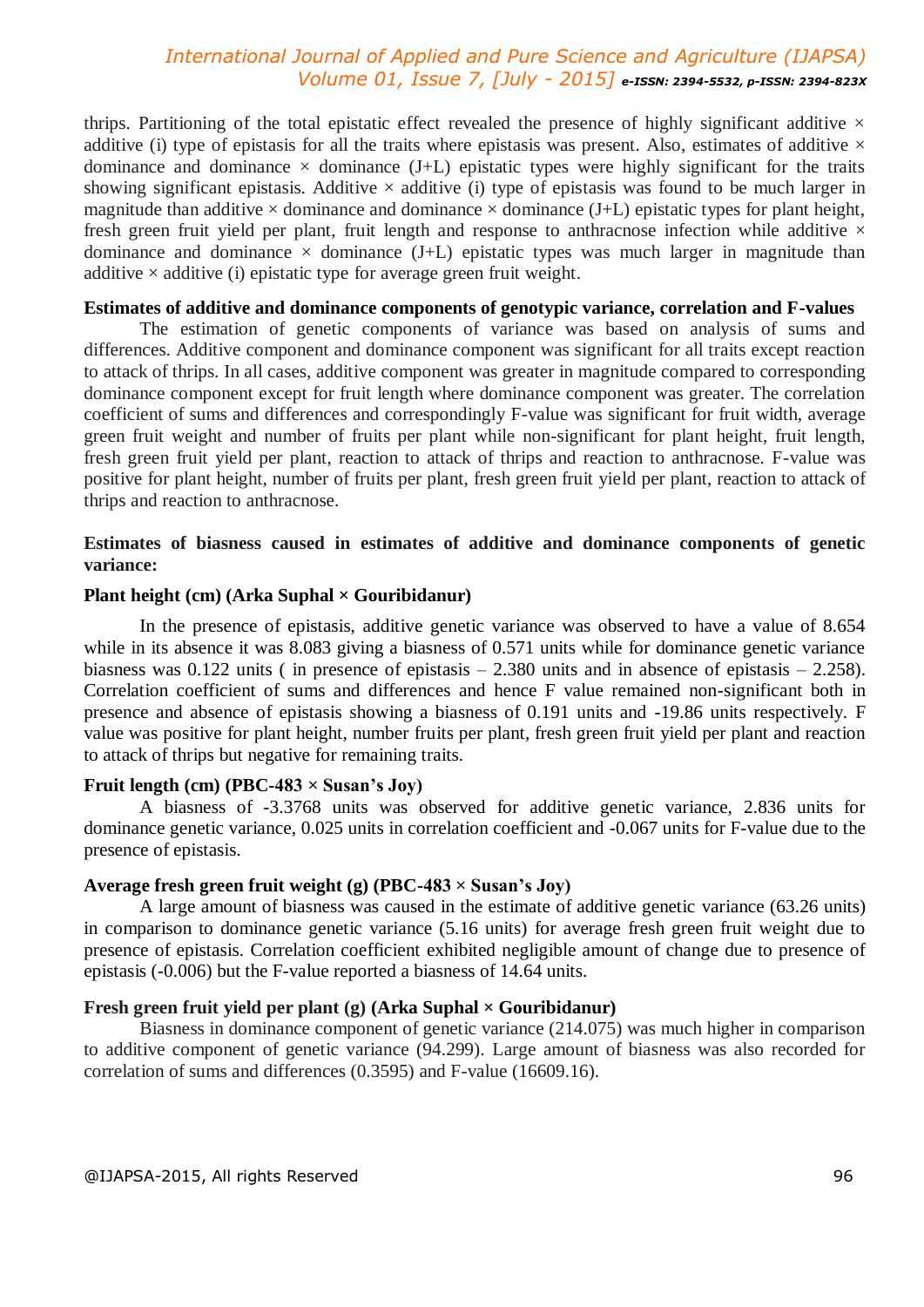#### **Reaction to anthracnose disease (Arka Suphal × Gouribidanur)**

Bias in the estimates of genetic components of variance was there to considerable extent but was more for dominance component compared to additive component. Bias in the values of correlation and F-value was relatively less.

### **Discussion**

# **Estimates of additive (σ<sup>2</sup><sub>A</sub>) and dominance (σ<sup>2</sup><sub>D</sub>) components of genotypic variance**

Considering that estimates of  $\sigma_A^2$  and  $\sigma_D^2$  in the presence of epistasis are biased, the bias was estimated as the difference in the estimate of  $\sigma_A^2$  and  $\sigma_D^2$  in the presence and absence of epistasis. The results indicated larger bias in the estimates of  $\sigma_A^2$  for fruit length, average green fruit weight and of both  $\sigma_A^2$  and  $\sigma_D^2$  for fresh green fruit yield per plant. However, for other traits, such as plant height, fruit length, fruit width and number of fruits per plant, bias in the estimates of  $\sigma_A^2$  and  $\sigma_D^2$  was negligible. These results suggest that epistasis driven bias in the estimates of  $\sigma^2$  and  $\sigma^2$  vary with the trait. Despite the presence of bias, the additive and dominance components of genetic variance provide their relative importance.

From the results it was evident that both additive and dominance genotypic variation played an important role in the inheritance of all the quantitative traits except for reaction to thrips infestation as revealed from the highly significant mean squares due to sums ( $\overline{L_{11}} + \overline{L_{21}}$ ) and differences ( $\overline{L_{11}} - \overline{L_{21}}$ ).

The estimates revealed that the additive genetic variation (D) was higher in magnitude than that of dominance genetic variation (H) for all the characters except fruit length where dominance component was pre-dominant. It implied major contribution of additive gene action for the expression of plant height, fruit width, average green fruit weight, number of fruits per plant and fresh green fruit weight per plant. Pre-ponderance of additive genetic variance suggests effectiveness of selection in developing inbreds from an inbreeding programme for use in hybrid cultivar development or directly as a pureline cultivar. Considering that TTC is by far the most efficient design, the design estimate of  $\sigma^2 A$ and  $\sigma^2$ D obtained from TTC are more reliable. In this context, it is important to note predominance of additive genetic variance augur well with expectation of the same in self pollinating crops such as hot pepper.

One further useful statistic could be estimated that was not discussed by Kearsey and Jinks (1968) but explained by Beddow *et al.* (1962) is the F value. F is the covariance of sums  $(L_{1i} + L_{2i})$ and differences  $(L_{1i} - L_{2i})$ . F has the same coefficient as additive genetic variance and dominance genetic variance but it measures the sum of the products of the additive effects (d) and dominance effect (h) genetic effects at the loci controlling the inheritance of target traits. Both the magnitude and the sign of the covariance provide information about the magnitude and direction of dominance. To determine whether or not the covariance is significant it was converted into a correlation coefficient with (n-3) degrees of freedom.

The significant mean square due to  $\sigma_H^2$  and F-value suggested that there is dominance contribution and the dominance is predominantly in one direction for number of fruits per plant, fruit length and average green fruit weight. Further positive F value suggested the dominance of increasing alleles more often than decreasing alleles. Significant  $\sigma^2$ H but non-significant F-value suggest that there is a dominance contribution to the variation which is ambidirectional and decreasing alleles are more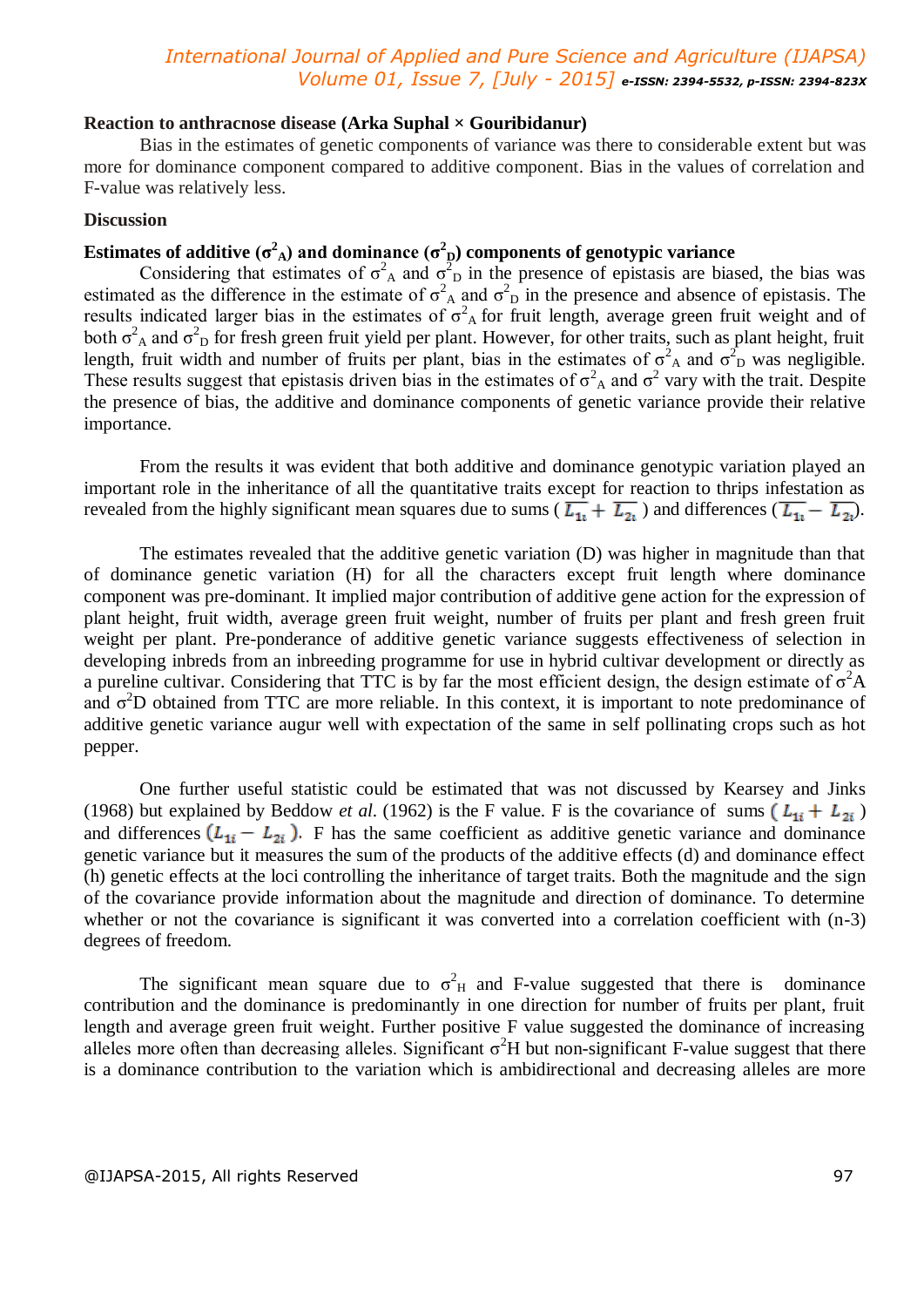often dominant than increasing alleles for plant height, fresh green fruit yield plant<sup>-1</sup> and reaction to anthracnose.

### **IV. Acknowledgements:**

We take this opportunity to express our deep sense of gratitude to **Sir. Edwin Southern**, Trustee and **Dr. Sonia Morgan**, Secretary, Kirkhouse Trust (KT), UK and Dr. Robert Koebner, Technical Advisor, Kirkhouse Trust, UK, for their valuable guidance, earnest encouragement and constant inspiration throughout the course of investigation. We will be ever obliged to **Council of Scientific and Industrial Research (CSIR), New Delhi**, for providing financial assistance through JRF fellowship throughout the research programme*.* 

#### **Bibliography**

- Beddows, A. R., Breese, E. L., and Lewis, B., 1962, The genetic assessment of heterozygous breeding material by means of a diallel cross. I. Description of parents, self- and cross-fertility and early seedling vigour. *Heredity*, **17**, 501-512.
- Borah, D. C., 1987, Bioecology of *Polyphagotarsonemus latus* (Banks) (Acari: Tarsonemidae) and *Scirtothrips dorsalis*  Hood (Thysanoptera: Thripidae) infesting chilli and their natural enemies. *Ph.D. Thesis,* University of Agricultural Sciences, Dharwad, 165-202.
- Hartman, G. L. and Wang. T. C., 1995, Asian Vagetable Research and Development activities in inducing resistance, *Indian J. Genet. Pl. Breed.,* **68**: 344-346.
- Jinks, J. L, and Perkins, J. M. 1970. A general method for the detection of additive, dominance and epistatic components of variation. III. F<sub>2</sub> and backcross populations. *Heredity*, **25:** 419-429.
- Jinks, J. L., Perkins, J. K., and Breese, N. L. 1969. A general method of detecting additive, dominance and epistatie variation for metrical traits: II. Application to inbred lines. *Heredity*, **24:** 45-57.
- Karuna-Vishunavat and Kolte, S. J., 1998, Essentials of phytopathological techniques. *Kalyani Publications*, New Delhi, pp 217.
- Kearsey, M. J., and Jinks, J. L., 1968, A general method of detecting additive dominance and epistatic variation for metrical traits: I. Theory. *Heredity*, **23**: 403-409.
- Nanda, C., 2011, Dynamics of anthracnose disease causing pathogen and inheritance and SSR marker-assisted tagging of resistance to anthracnose in hot pepper (*Capsicum annuum* spp.), PhD thesis, *UAS. Bangalore*, pp 177.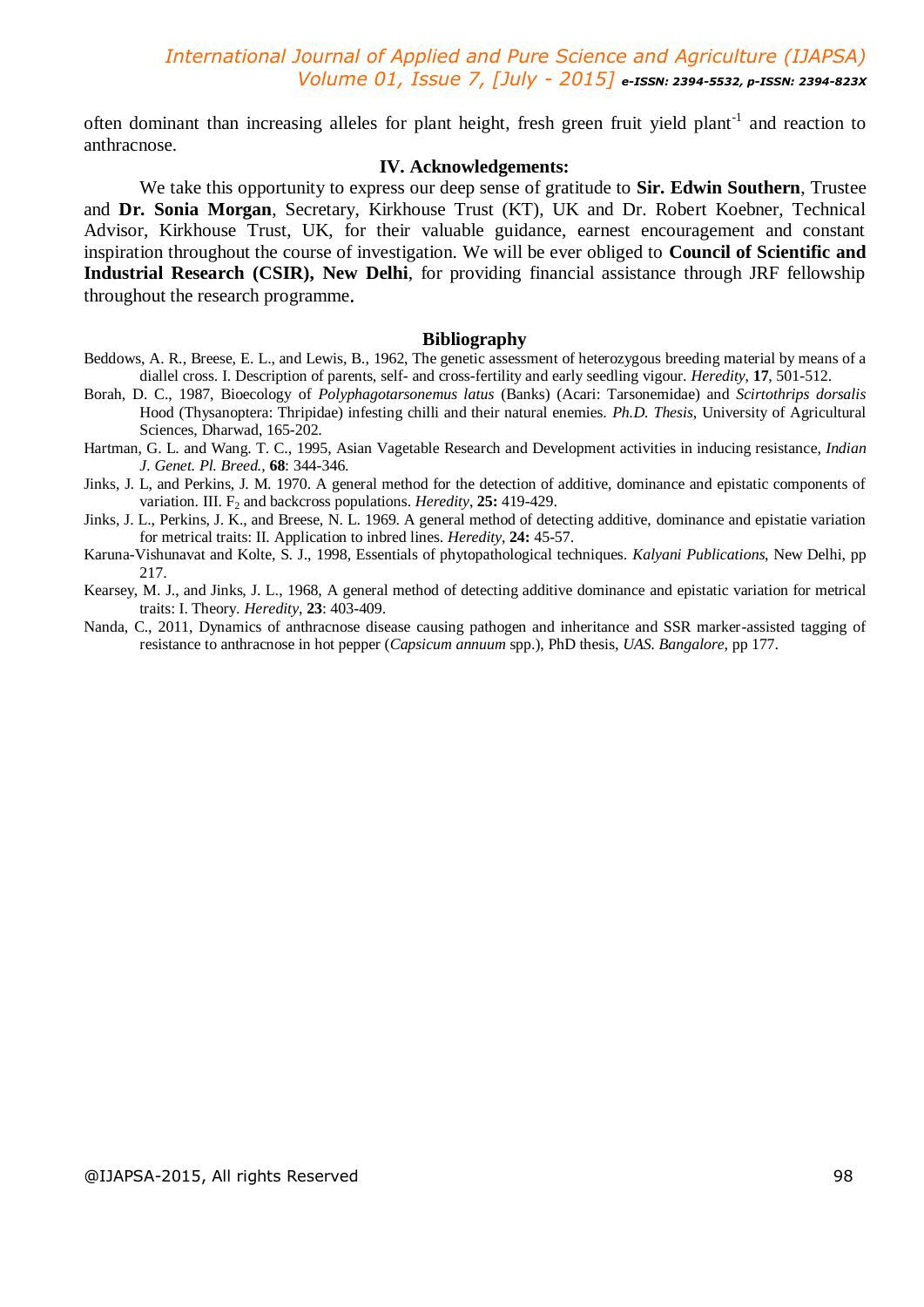|                                                                                    | PBC-483 $\times$ Susan's Joy |                        |                                             |                                                       | . .<br>Arka Suphal $\times$ Gouribidanur |                                                  |                                                                |                                                                                        |
|------------------------------------------------------------------------------------|------------------------------|------------------------|---------------------------------------------|-------------------------------------------------------|------------------------------------------|--------------------------------------------------|----------------------------------------------------------------|----------------------------------------------------------------------------------------|
| <b>Contrast</b>                                                                    | Fruit<br>length<br>$(cm)$    | Fruit<br>width<br>(cm) | Averag<br>e green<br>fruit<br>weight<br>(g) | <b>Numbe</b><br>r of<br>fruits<br>per<br>plant<br>(g) | <b>Plant</b><br>height<br>(cm)           | Fresh<br>green<br>fruit<br>yield per<br>plant(g) | <b>Reaction</b><br>to thrips<br>infestatio<br>$\mathbf{n}(\%)$ | <b>Response</b><br>to<br>anthracnos<br>e infection<br>(lesion<br>diameter<br>$in mm$ ) |
| $L_{1i} + L_{2i} - 2L_{3i}$<br>Including all $F_2$<br>plants:                      | 0.3386<br>$\ast$             | 0.007<br>9             | $2.701**$                                   | 7.801                                                 | 14.065*<br>∗                             | 2212.19*<br>*                                    | 91.544                                                         | $21.67**$                                                                              |
| $L_{1i} + L_{2i} - 2L_{3i}$<br>Excluding<br>plants<br>contributing to<br>epistasis | 0.2775                       | $-$                    | 0.180                                       | $- -$                                                 | 6.66                                     | 1280.87                                          | --                                                             | 12.56                                                                                  |

**Table 1: Analysis of variance for detecting di-genic epistasis for fruit yield and its contributing traits in hot pepper**

\* Significance  $\omega$  P = 0.01, \*\* Significance  $\omega$  P = 0.05

# **Table 2a:ANOVA for components of digenic epistasis for plant height, fresh green yield per plant, reaction to thrips and response to anthracnose (Arka Suphal × Gouribidanur cross)**

| Plant height (cm)<br><b>Source</b><br>of |      |                                      | Fresh green fruit<br>yield per plant (g) |                                     |      | <b>Reaction to thrips</b><br>$\frac{6}{6}$ leaf<br>infestation) | <b>Response to</b><br>anthracnose (lesion<br>diameter in mm) |                               |
|------------------------------------------|------|--------------------------------------|------------------------------------------|-------------------------------------|------|-----------------------------------------------------------------|--------------------------------------------------------------|-------------------------------|
| variation                                | df   | <b>Mean Sum of</b><br><b>Squares</b> | df                                       | <b>Mean Sum</b><br>df<br>of Squares |      | <b>Mean Sum</b><br>of Squares                                   | df                                                           | <b>Mean Sum</b><br>of Squares |
| Epistasis                                | 18   | 14.065212**                          | 18                                       | 2212.19**                           | 18   | 91.544                                                          | 18                                                           | $21.67**$                     |
| Overall<br>$(i)^2$                       |      | 23.470599**                          |                                          | 4390.907**                          |      | 57.568                                                          |                                                              | $15.56**$                     |
| $(J+L)$                                  | 17   | 13.511954**                          | 17                                       | 2084.031**                          | 17   | 93.543                                                          | 17                                                           | $9.78**$                      |
| Within<br>progenies                      | 1014 | 4.745                                | 1331                                     | 972.665                             | 1080 | 120.001                                                         | 1002                                                         | 1.278                         |

\* Significance  $\omega P = 0.01$ , \*\* Significance  $\omega P = 0.05$